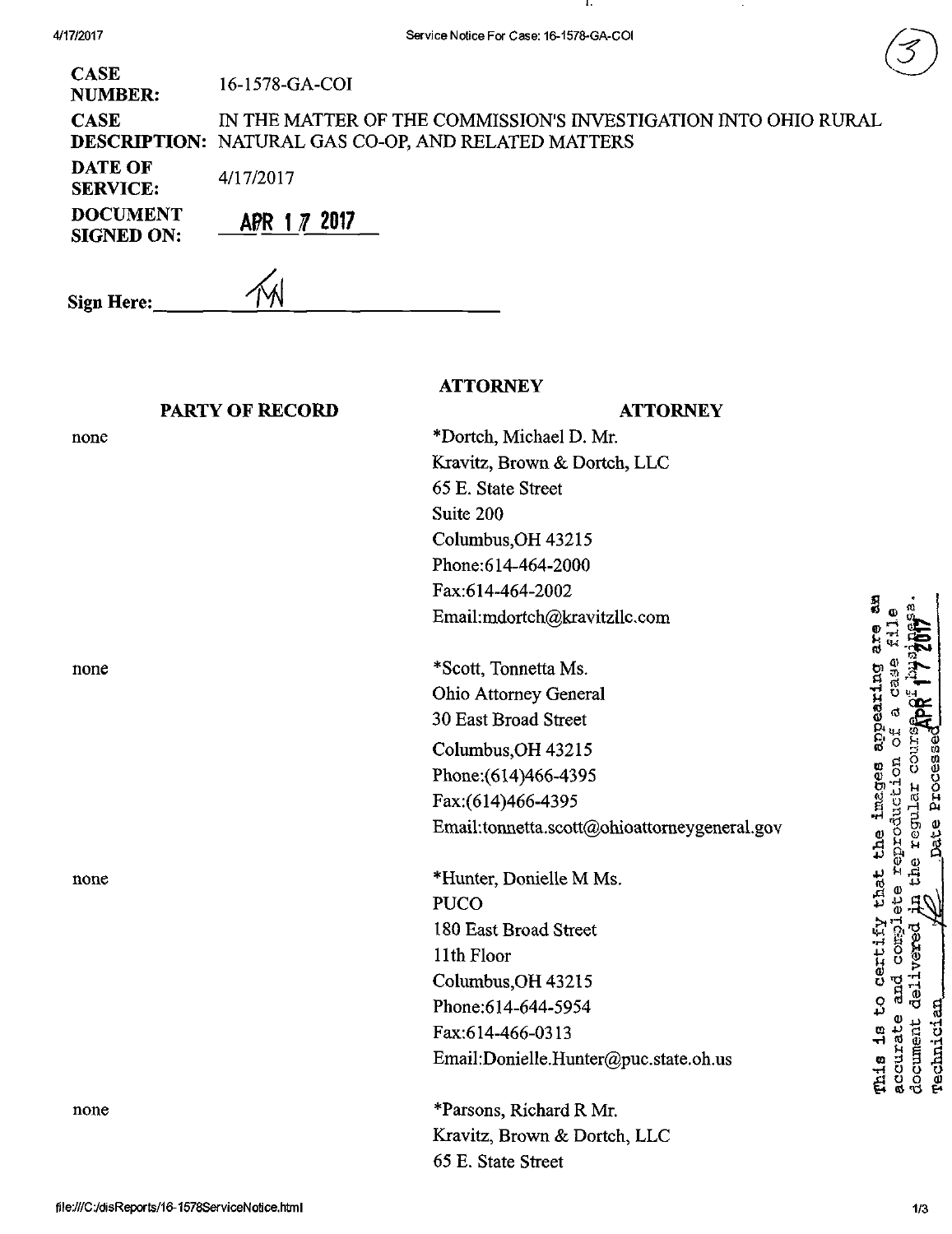| 4/17/2017                                       | Service Notice For Case: 16-1578-GA-COI      |                |
|-------------------------------------------------|----------------------------------------------|----------------|
|                                                 | Suite 200                                    |                |
|                                                 | Columbus, OH 43215                           |                |
|                                                 | Phone: 614-464-2000                          |                |
|                                                 | Fax:614-464-2002                             |                |
|                                                 | Email:rparsons@kravitzllc.com                |                |
| none                                            | PARSONS, RICHARD R                           |                |
|                                                 | KRAVITZ BROWN & DORTCH LLC                   |                |
|                                                 | 65 E STATE STREET - SUITE 200                |                |
|                                                 | COLUMBUS, OH 43215                           |                |
|                                                 | Phone: 614-464-2000                          |                |
|                                                 | Fax:614-464-2002                             |                |
|                                                 | Email:rparsons@kravitzllc.com                |                |
| none                                            | *Miller, Vesta R                             |                |
|                                                 | Public Utilities Commission of Ohio          |                |
|                                                 | 180 East Broad Street                        |                |
|                                                 | Columbus, OH 43215                           |                |
|                                                 | Phone: 614-466-7702                          |                |
|                                                 | Email: Vesta.Miller@puc.state.oh.us          |                |
| none                                            | *Scott, Tonnetta Ms.                         |                |
|                                                 | <b>Ohio Attorney General</b>                 |                |
|                                                 | 30 East Broad Street                         |                |
|                                                 | Columbus, OH 43215                           |                |
|                                                 | Phone: (614)466-4395                         |                |
|                                                 | Fax:(614)466-4395                            |                |
|                                                 | Email:tonnetta.scott@ohioattorneygeneral.gov |                |
| none                                            | *Spencer, Ken Mr.                            |                |
|                                                 | Armstrong & Okey, Inc.                       |                |
|                                                 | 222 East Town Street                         |                |
|                                                 | 2nd Floor                                    |                |
|                                                 | Columbus, OH 43215                           |                |
|                                                 | Phone:614-224-9481                           |                |
|                                                 | Fax:614-224-5724                             |                |
|                                                 | Email:kspencer@aando.com                     |                |
| none                                            | *Keeton, Kimberly L                          |                |
|                                                 | Ohio Attorney General's Office               |                |
|                                                 | <b>Public Utilities Section</b>              |                |
|                                                 | 30 East Broad Street, 16th Floor             |                |
|                                                 | Columbus, OH 43215                           |                |
|                                                 | Phone: (614)466-4397                         | 2 <sub>3</sub> |
| file:///C:/disReports/16-1578ServiceNotice.html |                                              |                |

..